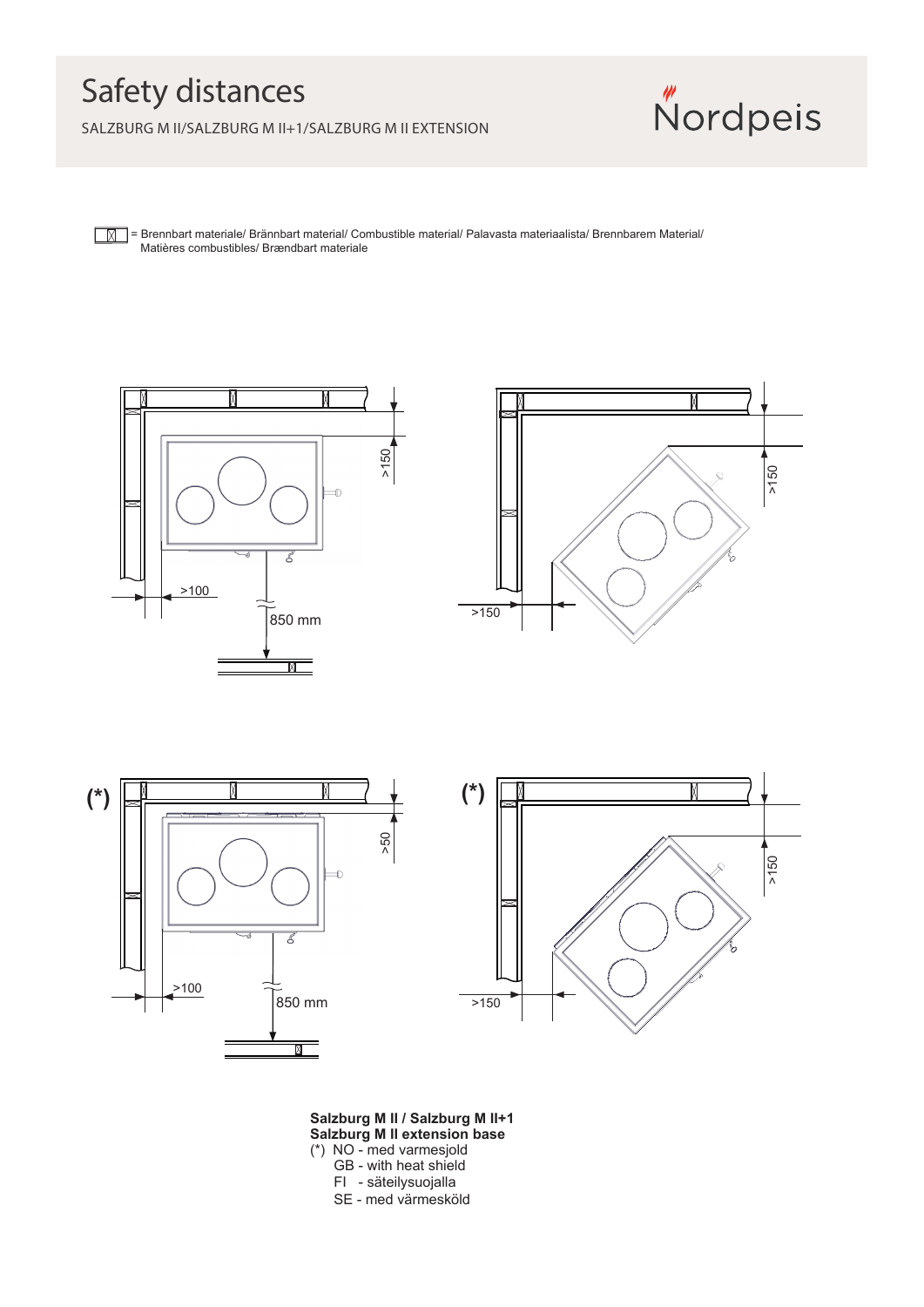## Safety distances

SALZBURG M II/SALZBURG M II EXTENSION BASE



= Brennbart materiale/ Brännbart material/ Combustible material/ Palavasta materiaalista/ Brennbarem Material/  $\sqrt{N}$ Matières combustibles/ Brændbart materiale